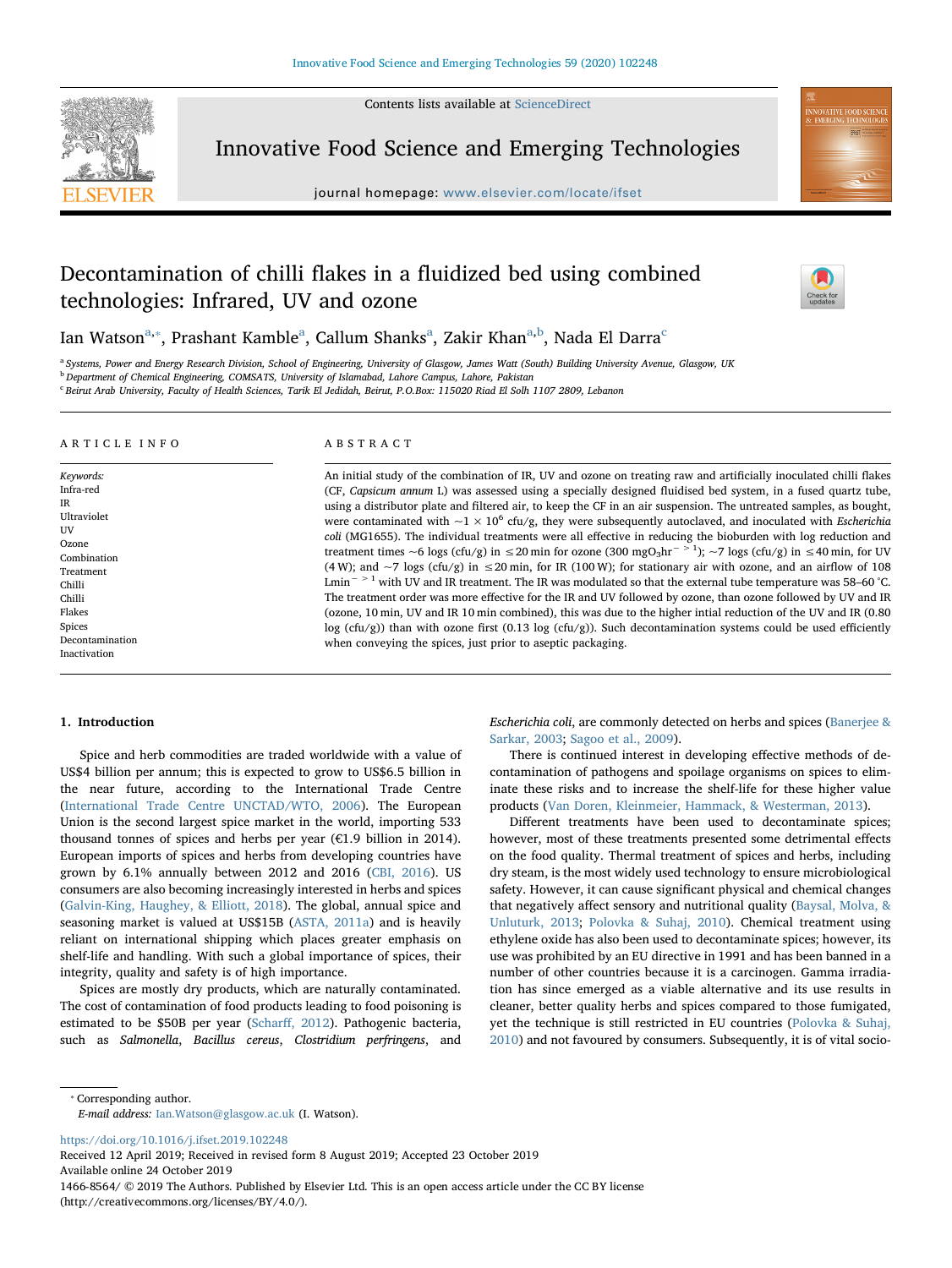<span id="page-1-0"></span>

Fig. 1. Experimental set up of the combined ozone, UV, IR decontamination system.

economic importance to investigate alternative methods to effectively decontaminate dried spices, render them safe for consumption and improve market access by maintaining the quality of the product and increasing shelf-life. With the large volume of spices consumed globally, there are obvious market gaps in deploying more favourable technology for spice decontamination and extending their shelf-life; the demonstrated system and subject of this paper, demonstrates a viable and cost-effective option.

A combination of non-thermal methods with antimicrobial treatments can enhance the lethal effects of non-thermal processing, reduce the severity or the exposure time of non-thermal treatment needed to obtain a given level of microbial inactivation and preserve the food's physio-chemical properties without affecting the nutritional value ([Raso & Barbosa-Cánovas, 2003\)](#page-7-5).

Ozone is a decontamination treatment that has been used for vegetables and dried foods such as cereal, grains, black pepper and pistachios [\(Akbas & Ozdemir, 2006](#page-6-5); [Khadre, Yousef, & Kim, 2001](#page-7-6)). It has been approved as an antimicrobial agent for foods in the US, owing to its powerful oxidizing effect [\(Guzel-Seydim, Greene, & Seydim, 2004](#page-6-6)). Ozone treatment was found to be effective against a wide spectrum of microorganisms, including viruses, gram-negative and gram-positive bacteria, spores and fungi ([Manousaridis et al., 2005](#page-7-7)). Its use showed a decrease in the bacterial load of Bacillus spp. and Micrococcus counts in dried foods and spices by up to 6 log numbers ([Zhao & Cranston, 1995](#page-7-8)). Ozone at 1 ppm was found to be effective in reducing by 3.5 log numbers the E.coli counts in pistachios ([Akbas & Ozdemir, 2006](#page-6-5)). Using ozone gas at 5.3 mg/L for 90 min significantly reduced aerobic plate counts by > 3.2 log in oregano [\(Torlak, Sert, & Ulca, 2013\)](#page-7-9).

Ultraviolet light is another technique that has shown lethality effects on different microorganisms, such as bacteria, yeasts, molds and viruses. It was also approved as a decontamination treatment for food surfaces ([Baysal et al., 2013\)](#page-6-4). The decontamination effect of the UV is mainly due to the ability of the light to penetrate the cell wall, thus blocking DNA transcription and replication, which inhibits the microorganism's ability to grow and proliferate [\(Azimi, Allen, & Farnood,](#page-6-7) [2012;](#page-6-7) [Chun, Kim, Lee, Yu, & Song, 2010](#page-6-8)). A study by [Yaun, Sumner,](#page-7-10) [Eifert, and Marcy \(2004\)](#page-7-10) showed that the treatment of fresh produce by ultraviolet energy was effective at reducing microbial loads of pathogens on fresh fruits and vegetables. UV is a cheap, easily implementable

technique, which doesn't generate chemical residues and presents a lethal effect against a broad range of microorganism ([Baysal et al.,](#page-6-4) [2013\)](#page-6-4).

Infrared (IR) decontamination treatment has been reported for its effectiveness in many spices. This was mainly due to their rapid heating capacity, with significant energy saving, resulting in less heating time and better quality preservation compared to conventional heating methods [\(Krishnamurthy et al., 2008\)](#page-7-11). IR heating has produced promising results for the surface pasteurization of black pepper seeds (Erdoǧ[du & Ekiz, 2013](#page-6-9)), as well as for cumin seeds if combined with ultraviolet treatment (Erdoǧ[du & Ekiz, 2011](#page-6-10)). Moreover, Staak [\(Staack,](#page-7-12) [Ahrné, Borch, & Knorr, 2008](#page-7-12)) found that IR treatment efficiently decontaminated B. cereus spores in paprika powder.

Among spices, Chilli (Capsicum annum L.), also called red pepper is the second largest consumed spice throughout the world [\(Santos,](#page-7-13) [Marín, Sanchis, & Ramos, 2010\)](#page-7-13). Chilli, belonging to the night shade family of Solanacea, is mainly cultivated in developing countries with tropical and/or semi tropical climates and exported worldwide ([Santos](#page-7-14) [et al., 2011](#page-7-14)).

Few, if any, studies have assessed the performance of combined systems to decontaminate spices. Therefore, the purpose of this work is to evaluate a novel, non-thermal combined technology of ozone, UV-C radiation and modulated IR light as a decontamination treatment for chilli flakes (CF) artificially inoculated with Escherichia coli. The system incorporates a fluidized bed that suspends and moves the chilli flakes in the region of the IR and UV energy in air. The results obtained in this work may serve as basis in developing a combined decontamination system's approach for spice decontamination and other foods, such as powders, that can be fluidized or suspended in an air flow.

## 2. Materials and methods

## 2.1. System description

The system ([Fig. 1\)](#page-1-0) comprised a 900-mm long fused quartz tube, mounted vertically, with ID of 33 mm and wall thickness of 3 mm. An air pump (MA100–120, Jecod, UK) provided an unrestricted air flow rate of up to 120 L/min which reduced to approximately 108 L/min in the tube, the flow rate was controlled with a mass flow meter (Red-Y,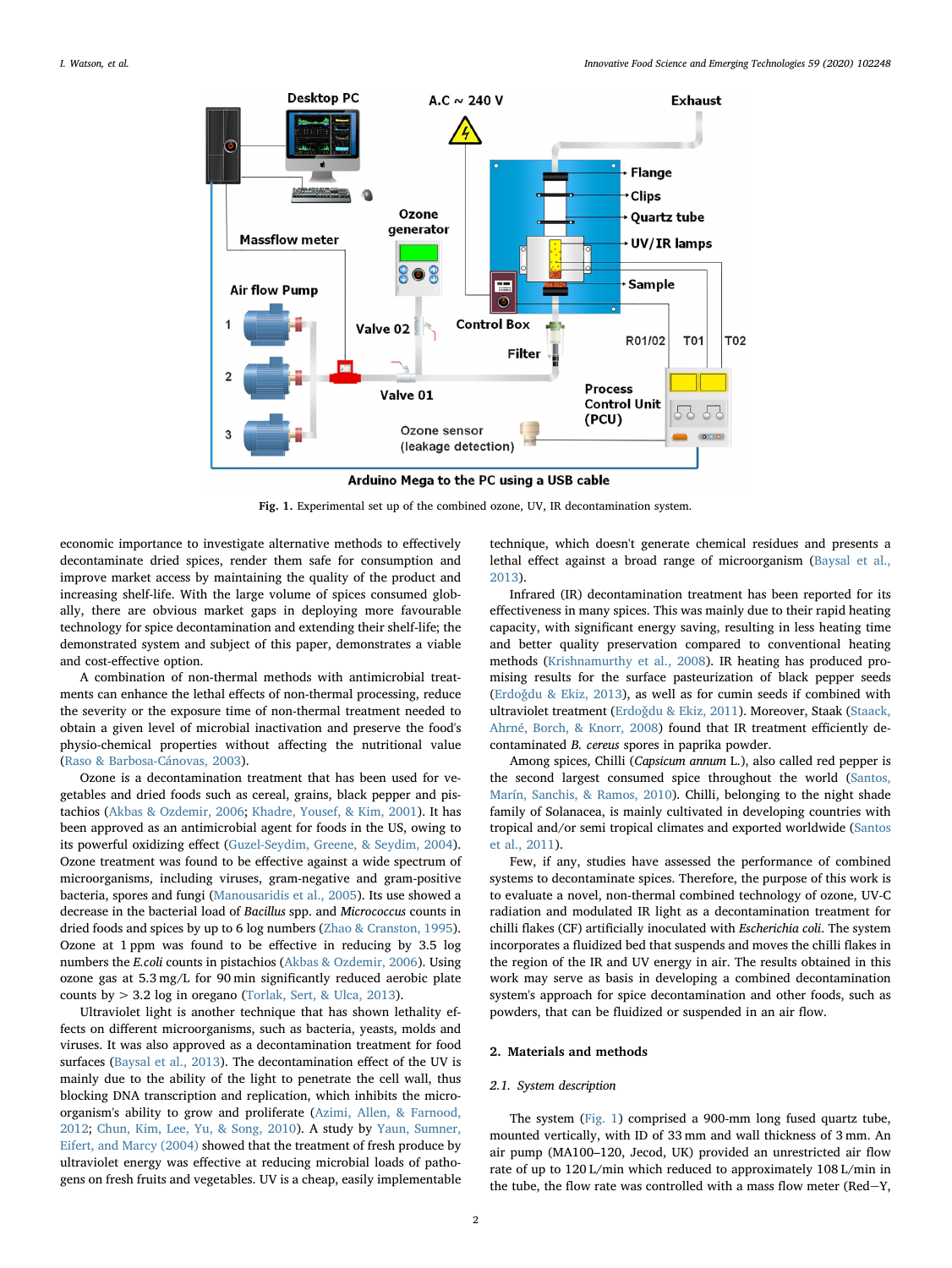Vogtlin, Germany). Attached at the lower end of the tube was a distributer plate which was designed to create an even flow of air over the cross-sectional area of the tube to allow suspension of the chilli flakes. Calculations were done to estimate the size of the holes in the distributor plate using fluidized bed theory. The height of the suspended particles varied over time, with flakes rising and falling when the velocity is above a minimum threshold.

The distributor plate was fitted into a mounting-lid that was secured in place at the bottom of the tube via an O-ring, sealing the tube. The samples were placed on top of this aluminium insert; the lid could be easily removed and reinserted facilitating simple sample insertion and extraction. The samples of CF were added to the tube aseptically and the tube was wiped before and after each insertion. A standard germicidal UV (4 W) and IR lamp (100 W, SK15 Jacketed, Victory Lighting, UK) were placed symmetrically opposite each other approximately, ≤25 cm from the base of the tube, and surrounded by a metal cover with a polycarbonate window for safety. The UV and IR lamps were individually controllable (on/off). The UV lamp consumed approximately  $15.53 \pm 0.02$  W ( $n = 10$ , SEM) after 5 min of turning on which increased to  $16.23 \pm 0.12$  W after an hr. The IR lamp consumed  $110.78 \pm 0.12$  W from 30 s from turning on and remained stable over its period of operation. The UV and IR lamp were each 20 mm from the side of the quartz tube.

A temperature sensor (TEMPer1F, PC Sensor, China) was located on the outside surface of the tube, away from direct IR exposure; this avoided any internally placed thermocouples disrupting the flow of the contaminated samples. During IR treatment the outside surface temperature of the tube was maintained to approximately 58–62 °C, in this first case manually. In a test case without any samples added to the tube, a temperature probe was placed inside the tube to assess the temperature variation across the tube, with and without flow and the internal and external temporal temperatures were compared. An ozone generator (GMB-DOM-024, GMB Ozone purifier, Italy) was connected to the main flow line and was isolated by a valve, its maximum capacity was 300 mgO<sub>3</sub>hr<sup>-> 1</sup>, with a power consumption of 25 W. The flow rate from the ozone generator was only 2-3 L/min which was incompatible with the main air flow from the pump (100 L/h), consequently, the ozone treatment was done without any additional airflow, hence the samples were essentially a loosely packed bed during this treatment.

The relative position of the UV and IR lamps to the fluidized chilli flakes was easily changed by moving the tube up or down or by varying the air velocity. The system air velocity was optimized so that the flakes would spend most of their time within the UV and IR irradiated region, and was 105–108 L/min.

Experiments were done to determine the temporal temperature rise inside the tube at different positions with the IR lamp on over time; this was done in the tube centre, and at positions closest and furthest away from the tube with no flow and no CF. Additionally, experiments were done to measure the temperature inside (middle) of the tube and outside the tube, in a fixed place, whilsts modulating the IR lamp, here the flow was on and CF were in the tube.

## 2.2. Calculation of the minimum fluidization velocity

A fluidised bed imposes an upward drag force from flowing gas on particulates that is greater than gravity. With increasing gas velocity, above the minimum fluidisation velocity, the bed enters different stages of fluidsation from minimum, bubbling to fast and beyond which there is conveying. Particles can be split into 4 Geldart groupings according to their fluidisation capacity C (most difficult to fluidise), A (easiest), B (unsmooth) and D (largest particles); [\(Cocco, Karri, & Knowlton, 2014](#page-6-11)). The hydrodynamics of the fluidized bed is initiated by evaluation of the minimum fluidization required to fluidize the chilli flakes. The operating conditions were assumed to be room temperature and 1 bar. The minimum fluidization velocity  $(U_{mf})$  is a basic design parameter to

define fluidization conditions in the bed. It is a function of bed particle diameter, density, shape and fluidizing gas transport properties ([Sadaka, Ghaly, & Sabbah, 2002](#page-7-15)). In different fluidized regimes, the superficial gas velocity is of the order of  $U_{mf}$  [\(Basu, 2006\)](#page-6-12). The modified form of Ergun's equation, in the form of Archimedes number (Ar) for the pressure drop across a fixed bed at minimum fluidization conditions, is used to estimate  $U_{mf}$  (D. [Kunii, 1992](#page-7-16)) and given by Eq. [\(1\)](#page-2-0):

<span id="page-2-0"></span>
$$
Ar = 150 \left(\frac{1 - \varepsilon_{mf}}{\varphi_b^2(\varepsilon_{mf}^3)}\right) \text{Re}_{mf} + \left(\frac{1.75}{\varphi_b^2(\varepsilon_{mf}^3)}\right) \text{Re}^2_{mf} \tag{1}
$$

where Ar can be calculated as:

$$
Ar = d_b^3 \rho_f \left(\frac{\rho_p - \rho_f}{\mu^2}\right)g\tag{2}
$$

The Reynolds number at the minimum fluidization condition is given by

$$
\text{Re}_{mf} = \frac{d_p \rho_f U_{mf}}{\mu} \tag{3}
$$

where  $d_b$  and  $\rho_b$  are the bed particle diameter (m) and density (kg/m<sup>3</sup>), respectively,  $\mu$  and  $\rho_f$  are the viscosity (Pa. s) and density (kg/m<sup>3</sup>) of the fluid, air in this case, g is the acceleration due to gravity  $(m/s<sup>2</sup>)$ ,  $\varepsilon<sub>mf</sub>$  is the bed voidage at the minimum fluidization velocity and  $\varphi_b$  is the bed particle sphericity. Bed voidage and sphericity of bed particles must be known at minimum fluidization to estimate  $U_{mf}$  using Eqs. [\(1\), \(2\) and](#page-2-0) [\(3\)](#page-2-0). These basic equations give more reliable predictions of  $U_{\text{mf}}$  as compared to empirical expressions (D. [Kunii, 1992\)](#page-7-16) and thus they are used herein.  $\varepsilon_{mf}$  is calculated from the following expression ([Rhodes,](#page-7-17) [1998\)](#page-7-17):

$$
\varepsilon_{mf} = \frac{\rho_b}{\rho_p} - 1 \tag{4}
$$

# 2.3. Raw materials

CF (Capsicum annum L) were purchased from a local supermarket, originating from China and packaged in London, UK. The flakes were stored at room temperature (20 °C  $\pm$  1) in a dry place. One-g samples of the CF were suspended in 9 mL of sterile water and vigourously shaken for 20 s. Successive serial dilutions were taken to ascertain the natural bioburden on the flakes, plated onto Luria Broth (LB) agar plates and incubated overnight at 37 °C. This was repeated in duplicate. Colony-forming units (CFU) were counted and the bacterial concentration on the CF determined per gram. Please note that the base contamination levels were high ( $> 2 \times 10^6$  CFU/mL) which necessitated inactivation and inoculation with a controlled level of bacteria. The inactivation process, therefore, rendered any nutritive or sensory analysis non-valid and subsequently this was not investigated in this preliminary analysis of the biocidal efficacy of this system.

#### 2.4. Bacterial strain preparation and sample inoculation

An overnight culture of Escherichia coli (MG1655) was supplied by the Environmental Engineering Laboratory, School of Engineering, at the University of Glasgow. Different methods of sterilizing the CF were tested before inoculation. The test methods included: autoclaving, soaking in ethanol and microwaving. Two-g samples of the raw CF were subjected to the treatments; after which 1 g was placed in 9 mL of sterile water and serial dilutions were done in distilled water, tests were done in duplicate.

#### 2.5. Pretreatment of the chilli flakes

#### 2.5.1. Autoclaving

The CF were autoclaved in a portable pressure steam sterilizer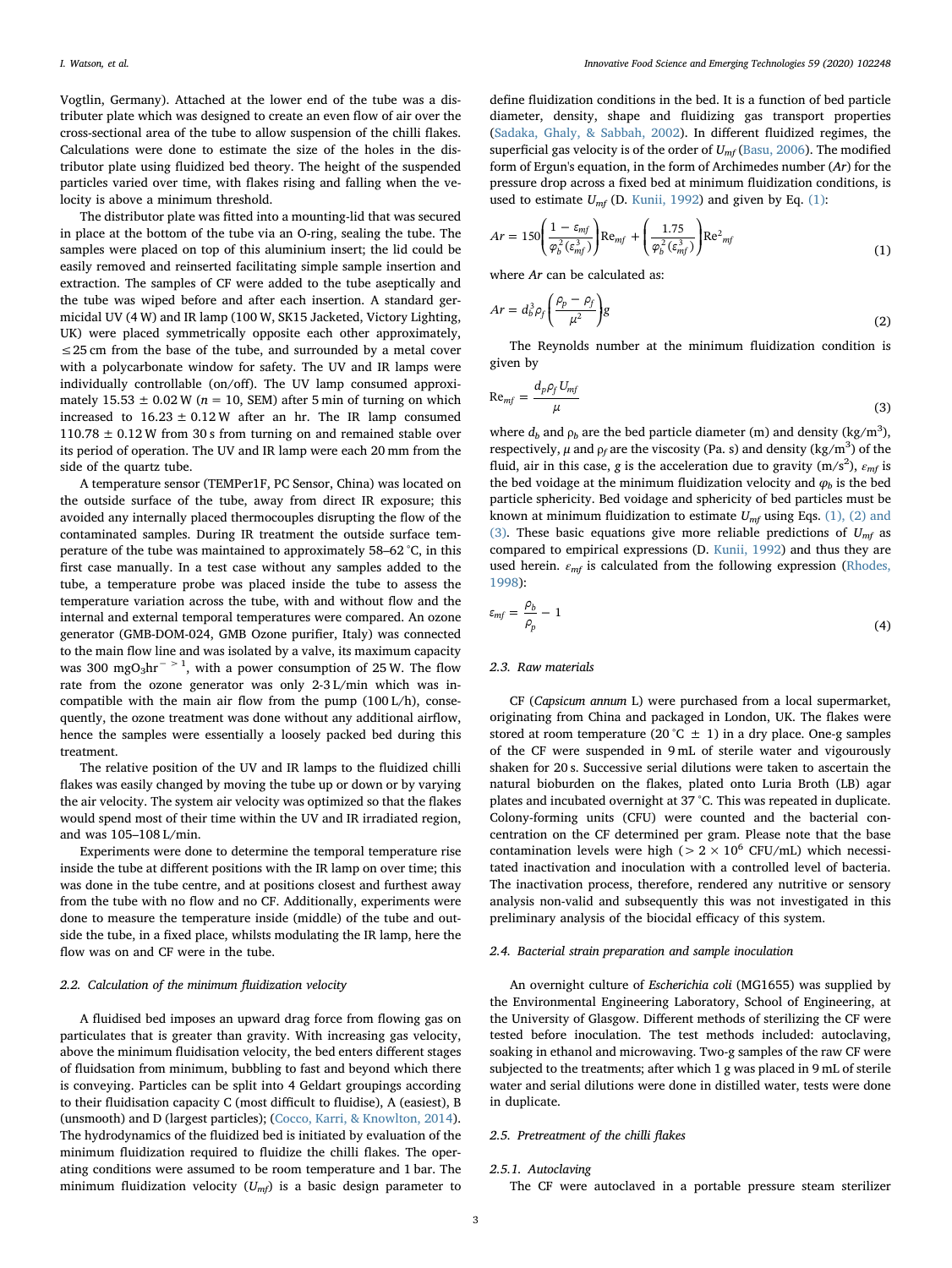(model YX280, Getty, China), 2 cycles were tested at a temperature 121 °C and a treatment time of 2 or 10 min and the visual appearance of the chilli flakes was assessed and compared to untreated samples. One-g was placed into 9 mL of sterile water for subsequent serial dilutions followed by plating and incubation.

#### 2.5.2. Soaking in ethanol (70%)

Two-g of CF were soaked in 8 mL of ethanol and agitated for 30 s, and repeated in duplicate. After agitation the ethanol was decanted and the samples were washed twice with sterile water. A 1 g sample was taken for serial dilution.

#### 2.5.3. Microwave

Five-g samples of CF were placed into two different glass beakers, which were individually subjected to microwave (Model MTG06, Tesco, UK) treatment (1200 W rating) for a period of 1 min. Following exposure,  $2 \times 1$  g samples were separately diluted into 9 mL of sterile water and serial dilutions performed.

The three methods of sterilization were compared to the counts from the raw material and the most efficient decontamination method was chosen as the preferred method in the study before inoculation of a standard sample.

## 2.6. Inoculation of the samples

Ten-mL of the E. coli overnight culture was pipetted onto 20 g of the sterile CF and mixed thoroughly and samples (3x1g) analysed for counts. The samples were dried in an oven at 35 °C over 2 h. Once dried, counts were recovered from the samples and for every 30 min for a further 2 h to identify the natural reduction in bioburden on drying. Once dried, the inoculated CF were exposed to different individual treatments from the system (see [Fig. 1\)](#page-1-0): ozone, UV, IR and combinations of the 3 treatments.

The individual treatments were up to one hour for ozone, UV and IR, with samples taken at 0, 2, 5, 10, 20, 40 and 60 min. Different combinations were tested; this included 1) Ozone for 20 min followed by a combination of UV and IR for 20, 40 and 60 min for the inoculated and raw CF; 2) for inoculated samples, a combination of UV and IR for 10 min, followed by ozone for 10 min and 3) Ozone for 10 min, followed by a combination of UV and IR. It should be reiterated that with the ozone treatments the main flow line for air was not activated because of the flow differentials and in this system design it was not possible to combine ozone with the UV or IR. The ozone treatment was then, on a loosely packed, fixed bed of the CF.

## 3. Results and discussion

#### 3.1. System overview

[Fig. 2](#page-4-0) shows the temperature profile with respect to time for the middle of the tube and points closests (right) and furthest away from the IR lamp, with the flow off Interestingly, the temperature rose steadily for each position for about 1 min, with a slightly higher temperature further away from the IR lamp, and then the point nearest the lamp began to rise less steeply. The middle and furthest point were approximately the same temperature after 2 min (72 °C) but the closest point was about 10 °C cooler. This effect is likely due to the tube focussing the IR radiation. It should be noted that with the fluidised bed, the CF are distributed randomly through the tube over time so these small temperature variations are likely to have little difference but the CF may cycle between a hot and cooler region through selfshading.

To reduce the impact of the rising temperature, the IR lamp was modulated. [Fig. 3](#page-4-1) shows the temporal variation in temperature between the inside centre of the tube and outside of the tube, over a 2-min period with the flow on (108 L/min) and the IR lamp manually modulated to maintain an external temperature of 60 °C. It is seen that the temperature rises in both cases over a 15-s period and then stabilises to approximately 60 and 37 °C for outside and inside the tube respectively. During experiments with CF the internal temperature was not measured but the external temperature was modulated to between 58 and 60 °C, ensuring that the internal temperature was below any likely threshold for damage to organoleptic properties of the CF.

Temperature measurements inside the tube with CF were about 5 °C higher than without, this was probably due to an increased heat transfer and higher absorption coefficient. With the experiment on contaminated CF, however, the temperature was measured externally to avoid flow interference from the temperature probe and wires, and manually modulated to an external temperature of between  $\approx$ 58–62 °C, indicating (from [Fig. 3](#page-4-1)) that the internal temperature was likely between 35 and 40 °C.

The course CF were found to be nearest to group D for Geldarts group but not obeying the equations, probably due to their irregular shape, however, the height of the CF was controllable with flow rate and they could be raised sufficiently high to sit within the IR and UV irradiated region. Crushed black pepper was also tested for its flow characteristics and behaved according to theory (results not shown).

# 3.2. Sterilization of the Chilli Flakes (CF) before inoculation

Different methods were tested to sterilize the CF in order to obtain sterile raw flakes before proceeding with the E.coli inoculation. The raw CF were found to be heavily contaminated with bacteria ( $> 2 \times 10^6$  cfu/g). The raw CF were autoclave treated (T = 125 °C, holding time  $t = 2$  min & 10 min), soaked in ethanol (70%,  $t = 30$  s) and treated with microwave radiation  $(t = 1 \text{ min})$ . The microwave treatment was ineffective with no reduction in the bacterial load, the ethanol soaked CF demonstrated a bioburden of about  $44 \times 10^4$  cfu/g after treatment. However, for the autoclaved samples at 2 and 10 min, no bacterial loads were detected. To minimize the detrimental impact of the autoclave treatment on the quality, with respect to organoleptic characteristics of the CF, the 2 min autoclaving treatment was selected for pretreatment before subsequent E. coli inoculation.

# 3.3. Drying kinetics of CF

The CF samples were inoculated with E.coli at a concentration  $1.56 \times 10^6$  cfu/mL, equivalent to a log count of 7.2 cfu/g. The CF samples were oven dried after inoculation until they were visibly dry. The reduction curve in the surviving E.coli population on the CF was monitored during the drying process at different times ( $t = 0$ , 30, 60, 90, 120 min) in duplicate, and can be seen in [Fig. 4](#page-5-0) (note the error bars are not observable); there was only a 55% reduction in viability over 2 h, which was sufficient for subsequent experiments. This is similar to the results from a study conducted by [\(Eze & Agbo, 2011](#page-6-13)) on the effect of drying on ginger, which showed a reduction of 57.6% of the total viable count for the samples subjected to open-air drying. The inactivation effect of drying on the microorganisms is likely due to reduced water activity ([Bourdoux, Li, Rajkovic, Devlieghere, &](#page-6-14) [Uyttendaele, 2016\)](#page-6-14).

#### 3.4. Individual treatment for inoculated CF

[Fig. 5](#page-5-1) shows the log reduction in the bacterial counts for the individual treatments, a) ozone, b) UV and c) modulated IR, controlled to maintain an external temperature of approximately 60 °C. It is clearly seen that all of the treatments were effective for long exposures, producing complete inactivation of the E. coli inoculated on the CF after  $< 20$ ,  $< 40$  and  $< 20$  min for ozone, UV and IR respectively. It should be noted that in this initial work the exact time of complete inactivation was not found precisely. Ozone was shown to be highly effective against E.coli on the CF. This result agrees with the study of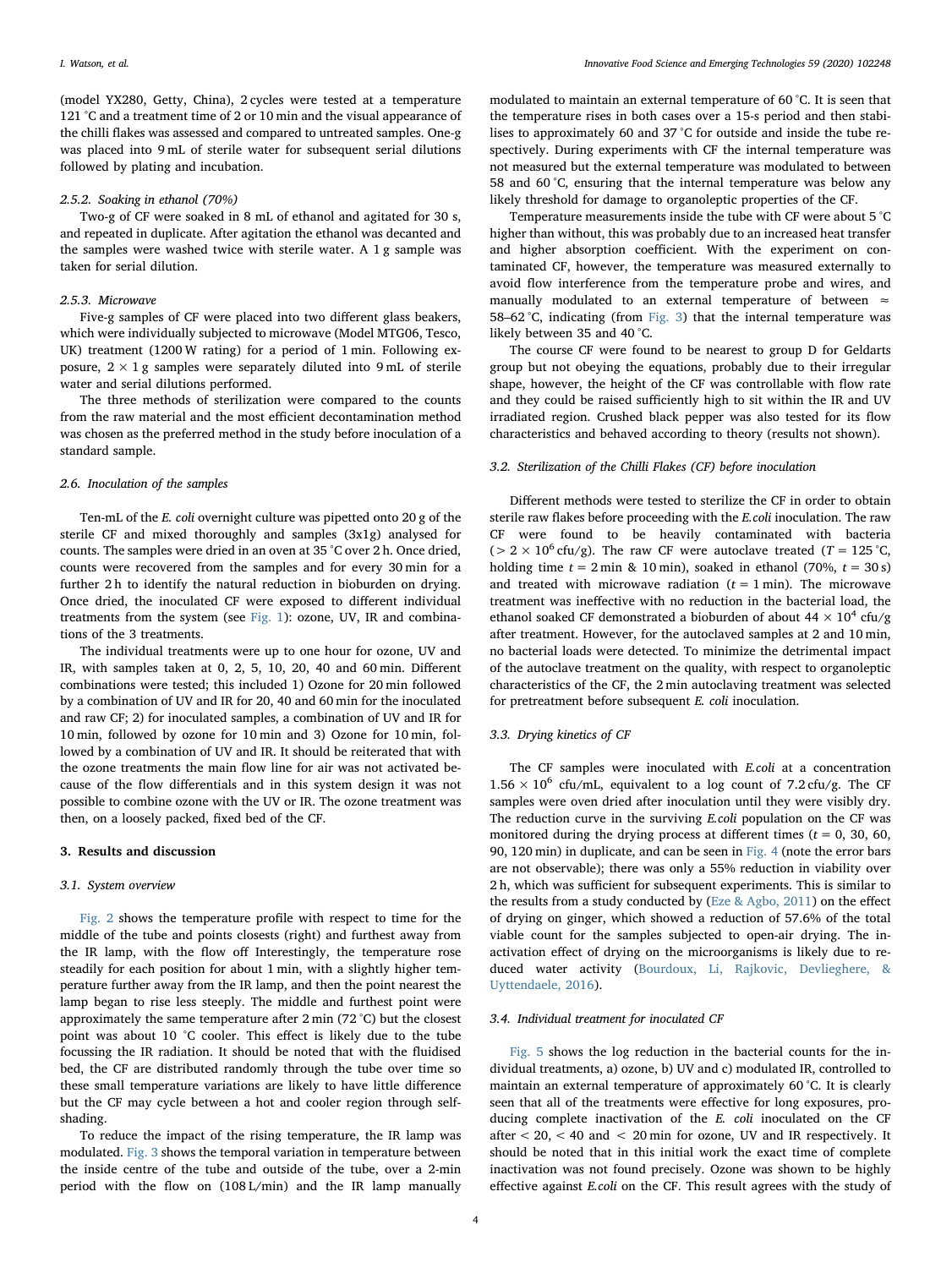<span id="page-4-0"></span>

Fig. 2. Internal tube temperatures, furthest (left of tube), tube centre and closest to the IR lamp. (Error bars not shown for clarity. Each point is the average of three readings, the average SEM across all of the data was 0.72, 1.12 and 0.24 °C for the furthest, centre and closest point).

Kazi et al. [\(Kazi, Parlapani, Boziaris, Vellios, & Lykas, 2018](#page-7-18)) which showed that ozone is an appropriate disinfection method to be used for the reduction of bacteria on dried aromatic plants which is in agreement with this work. The ozone decontamination effect is due to its ability to destroy a crucial part of the bacterial membrane barrier, consequently leading to the disintegration of the cell wall, and eventually cell death ([Karaca & Velioglu, 2014;](#page-7-19) [Mahapatra,](#page-7-20) [Muthukumarappan, & Julson, 2005\)](#page-7-20). E.coli was found to be susceptible to low concentrations of ozone, due to its thin peptidoglycan lamella that is covered by an outer membrane made of polysaccharides and lipoproteins [\(Zuma, Lin, & Jonnalagadda, 2009](#page-7-21)).

Similarly as with ozone, IR was shown to be efficient in decontaminating the CF. This could be due to the thermal effect of the IR, that will raise the surface temperature of the spices, leading to inactivation of the microorganisms, as shown by the studies of [Huang \(2004\)](#page-7-22) and Erdoǧ[du and Ekiz \(2011\)](#page-6-10). A study examining the effect of IR on the microbial decontamination of paprika powder showed a 1–2 log reductions of microbial flora [\(Staack et al., 2008](#page-7-12)).

<span id="page-4-1"></span>[Fig. 5](#page-5-1) shows that UV is also efficient as a single treatment. However,

it requires approximately twice as long as ozone and IR (40 compared. to 20 min) for the concentration and energy densities selected for the treatments. The decontamination effect of UV is mainly due to the photochemical oxidation and pyrimidine dimer formation in DNA strands (Miller, Jeff[rey, Mitchell, & Elasri, 1999](#page-7-23)). This alters normal operation of transcription and cell replication. Thus, consequently, resulting in cellular function loss and cellular death ([Allende, McEvoy,](#page-6-15) [Luo, Artes, & Wang, 2006\)](#page-6-15). UV appears less efficient than the other two treatments but it should be noted that the IR/UV power consumption was approximately 7.0, and the rated power ratio of the lamps is 25 (IR/UV). This result with the UV irradiation is in agreement with the study from [Cheon, Shin, Park, Chung, and Kang \(2015\),](#page-6-16) studying the effect of UV-C irradiation on the inactivation of foodborne pathogens in powdered red pepper, they showed that the number of surviving cells exposed to UV-C irradiation treatment was only slightly reduced. Another study conducted on inoculated fresh-cut lettuce with E.coli showed a reduction in E. coli numbers with increasing UV-C intensity ([Kim et al., 2013\)](#page-7-24). However, decontamination processing of spices with only UV-C irradiation had not shown a notable effect ([Cheon et al.,](#page-6-16)



Fig. 3. Centre temperature inside the tube (bottom) and external temperature (top) as a function of time, with IR modulation to maintain 58–62 °C temperature outside the tube, air flow rate of 108 L/min (temperature variation, SD  $\leq \pm 4$  °C,  $n = 3$ ).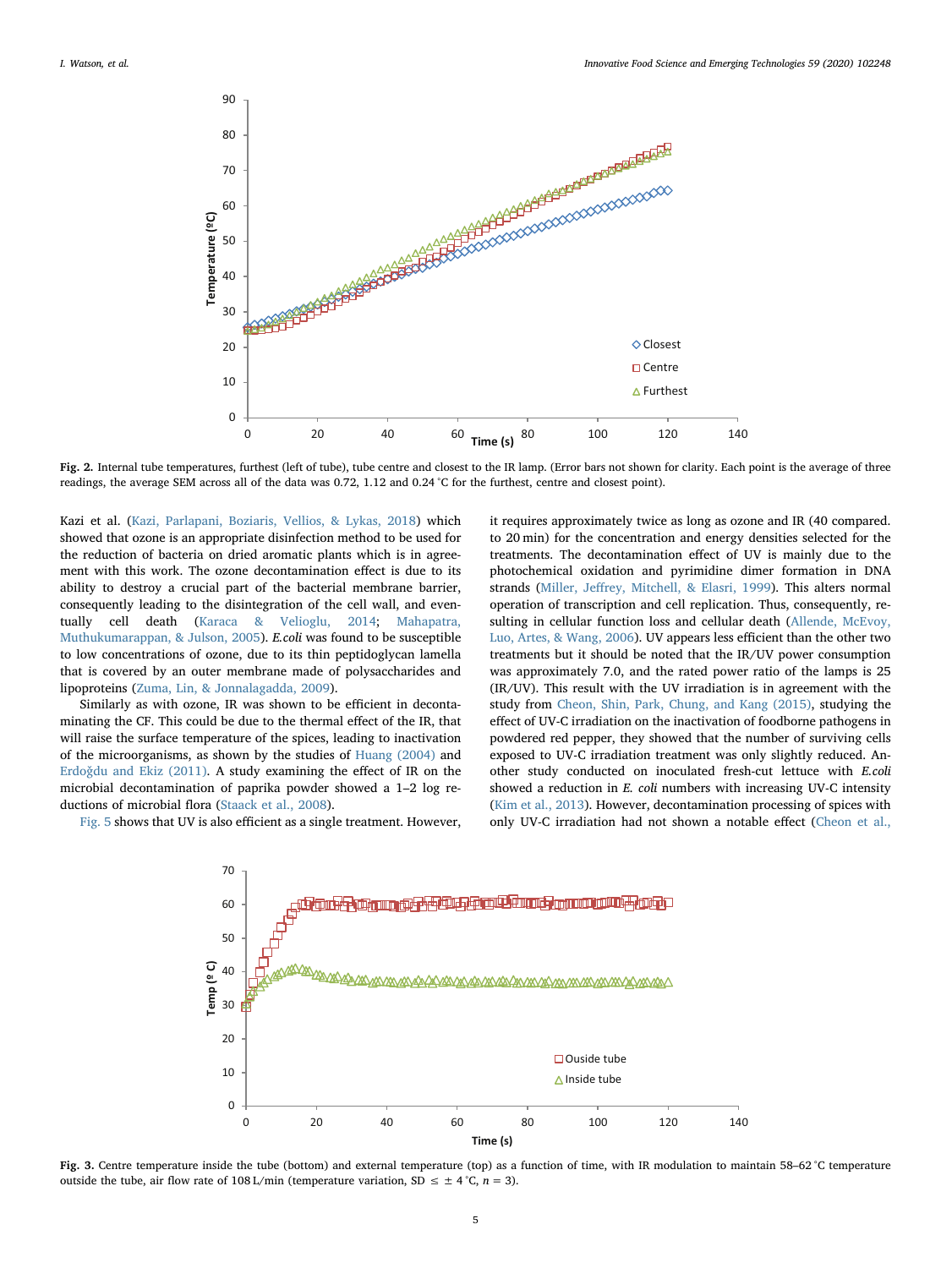<span id="page-5-0"></span>

Fig. 4. E.coli population kinetics, recovered log (cfu/g) from the inoculated CF over the drying time ( $t = 0, 30, 60, 90$  & 120 min). Each point is the average of 3 readings error bars not observable.

[2015\)](#page-6-16). To the authors knowledge, no study has investigated the decontamination of spices using combined treatments of UV, IR and ozone whilst the spices are in suspension or in a fludised bed.

## 3.5. Combination treatments

Microorganisms contaminating spices reside on the surface with the subsurface parts generally free from contaminants (Erdoǧ[du & Ekiz,](#page-6-10) [2011\)](#page-6-10). There have been numerous studies of combined treatments; the lethal effect of combining ozone and UV-C to treat Bacillis subtilis spores in a water context was studied by [Jung, Oh, & Kang, 2008.](#page-7-25) It was found that this combined treatment (Ozone concentration = 3.36 mg l<sup>- > 1</sup> min and UV energy density of  $14 \text{ mJ cm}$ <sup>- > 2</sup>) enhanced the inactivation of the target microorganism by 0.8-log reduction, which corresponded to 33% of the total log reduction ([Jung](#page-7-25) [et al., 2008](#page-7-25)). Another study conducted by [Hadjok, Mittal, and Warriner](#page-7-26) [\(2008\)](#page-7-26) has shown that an optimized UV-H<sub>2</sub>O<sub>2</sub> treatment (1-5%  $v/v$ H<sub>2</sub>O<sub>2</sub> at 50 °C, 37 mJ cm<sup>− > 2</sup> UV dose) can enhance the inactivation of bacteria on and within the fresh produce by 2.84  $\pm$  0.34 log CFU, which was significantly higher than individual  $H_2O_2$  or UV treatments. A study by [Maktabi, Watson, and Parton \(2011\),](#page-7-27) showed a synergistic lethal effect of UV, laser and microwave radiation, with a reduction of 0.38 and 1.06 log in viable counts for the sum of the treatments alone and in combination respectively. Additionally, there were benefits to combining Nd:YAG laser radiation and UV light for decontaminating Bacillus cereus spores on agar surfaces, stainless-steel and water ([Armstrong, Watson, & Stewart-Tull, 2006](#page-6-17)), where the effects were at least additive. Such an additive process or synergistic effect is beneficial if increased killing is observed without further degradation of the material substrate.

<span id="page-5-1"></span>[Fig. 6](#page-6-18) shows the effect of combining treatments for a) inoculated

and also b) raw CF. The slight difference in the starting bioburden can be seen in the figure between the artificial inoculation and the samples. In this case, the treatment order was 20 min for ozone, followed by a further 60 min for UV and IR combined. In both cases, it is clear that the ozone had a dominant effect and inactivated all of the bacterial load within this initial treatment window, future work will investigate the impact of reduced ozone treatment times which has a positive impact for potential industrial applications for this process.

To investigate the effect of the treatment order, a reduced exposure time of 10 min was used for the ozone and UV and IR combined, but reversing the treatment order. The results can be seen in [Fig. 7](#page-6-19), where in a) the UV and IR combined and modulated treatment (10 min) was given first followed by the ozone (10 min), and in b) the ozone was given first, followed by the UV and IR with the same treatment times and conditions. Interestingly, the log reduction was greater for the initial UV and IR combination (a) than for ozone alone in (b). The impact of the second treatment was sufficient to cause complete inactivation of the E. coli over the total treatment time for both treatment orders. Clearly, the UV and IR individual treatments alone produced a lower rate of killing than the ozone treatment, as can be seen in [Fig. 5](#page-5-1). Consequently, it is seen the combination of the UV and IR had a synergistic effect over their individual treatments, and their combined effect was greater than ozone alone. Our results are in accordance with a study [\(Ha & Kang, 2013](#page-6-20)), which showed that a combination of IR and UV exhibited synergistic bacteriocidal effects on powdered red pepper incoculated with E.coli O157:H7. Another study on cumin, showed that combined IR and UV-C treatments reduced total mesophilic aerobic bacteria to an acceptable level (Erdoǧ[du & Ekiz, 2011](#page-6-10)). This increased effect through the combination treatments could be due to the damage of the cell envelope related to the synergistic lethal effect of the treatments.

The combination of IR with UV irradiation was found to be suitable for the surface decontamination of CF. IR-UV had a synergistic effect over their individual treatments, with a greater bacteriocidal effect compared to the ozone alone. These results suggest that this new hurdle technique and delivery system can be introduced as an alternative technique to previous methods, such as ethylene oxide fumigation or steam. Further studies exploring the quality impact of this technology on the CF will be conducted and greater information sought on the impacts of combining the treatment.

## 4. Conclusion

A novel method of decontaminating chilli flakes has been demonstrated using a combination of ozone, UV and modulated IR light, whilst maintaining the chilli flakes in suspension using airflow. The position of the flakes relative to the lamps could be controlled by changing the airflow (L/min) but of course the flow had to be above a critical value  $(-100 \text{ L/min}$  in the present case) to ensure that the CF samples were moved within the UV and IR treatment zones. The behaviour of CF in the flow were not accurately predicted by Geldart's theory but crushed black pepper with its more uniform shape behaved



Fig. 5. E.coli population kinetics, log (cfu/g) recovered from inoculated CF after individual treatments by (a) ozone, (b) UV and (c) IR for different durations (t = 0, 2, 5, 10, 20, 40 & 60 min). Error bars, SD,  $n = 2$ .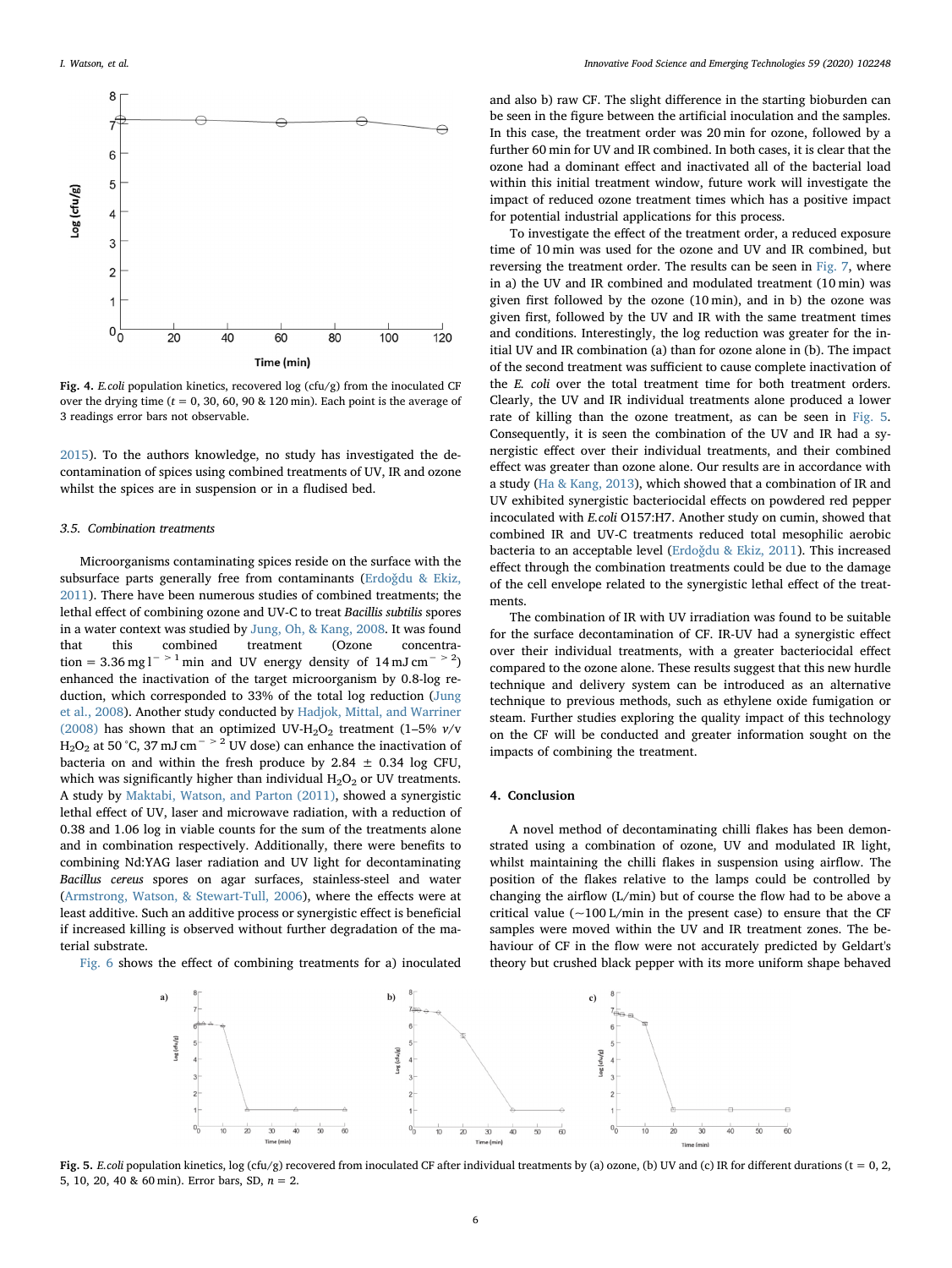<span id="page-6-18"></span>

<span id="page-6-19"></span>Fig. 6. E.coli population kinetics of a) inoculated CF and b) raw CF, showing log (cfu/g), treated by ozone for 20 min, followed by a combined treatment (UV & IR) for 20, 40, 60 and minutes. Error bars, SD,  $n = 2$ .



Fig. 7. E.coli population kinetics showing log (cfu/g) reduction of inoculated CF after a) UV and IR for 10 min followed by ozone for 10 min and b) Ozone for 10 min, followed by UV and modulated IR for 10 min. Error bars, SD,  $n = 2$ .

well. Ozone treatment was done separately to the UV and IR exposures in the current design, with the flakes in a loosely packed bed, as the ozone flow rate was much lower than the air flow rate for suspending the particles. Ozone and IR treatment reduced completely the artificial bioburden ( $\sim$ 1 × 10<sup>6</sup> cfu/mL) in < 20 min, whereas for UV the treatment was < 40 min. Combined treatments indicated a slightly better treatment order of UV and IR followed by ozone, than ozone followed by UV and IR, also indicating an improved performance of combining UV and IR than their individual treatments alone. Such systems can be easily retrofitted into food processing lines to ensure that the product is safely decontaminated prior to packaging.

#### Declaration of competing interest

I can confirm that there is no conflict of interest in this pub-<br>lication with the authors.

## Acknowledgements

This work was in part supported by EPSRC (EP/M01343X/1), UK and the Intramural grant, Beirut Arab University, Lebanon.

# References

- <span id="page-6-5"></span>Akbas, M. Y., & Ozdemir, M. (2006). Effectiveness of ozone for inactivation of Escherichia coli and Bacillus cereus in pistachios. International Journal of Food Science and Technology, 41(5), 513–519. [https://doi.org/10.1111/j.1365-2621.2005.01099.x.](https://doi.org/10.1111/j.1365-2621.2005.01099.x)
- <span id="page-6-15"></span>Allende, A., McEvoy, J. L., Luo, Y., Artes, F., & Wang, C. Y. (2006). Effectiveness of twosided UV-C treatments in inhibiting natural microflora and extending the shelf-life of minimally processed "Red Oak Leaf" lettuce. Food Microbiology, 23(3), 241–249. <https://doi.org/10.1016/j.fm.2005.04.009>.
- <span id="page-6-17"></span>[Armstrong, G. N., Watson, I. A., & Stewart-Tull, D. E. \(2006\). Inactivation of B. cereus](http://refhub.elsevier.com/S1466-8564(19)30428-X/rf0015) [spores on agar, stainless steel or in water with a combination of Nd: YAG laser and UV](http://refhub.elsevier.com/S1466-8564(19)30428-X/rf0015) irradiation. [Innovative Food Science & Emerging Technologies, 7](http://refhub.elsevier.com/S1466-8564(19)30428-X/rf0015)(1–2), 94–99. ASTA (2011a). [http://www.astaspice.org/food-safety.](http://www.astaspice.org/food-safety)
- <span id="page-6-7"></span><span id="page-6-2"></span>Azimi, Y., Allen, D. G., & Farnood, R. R. (2012). Kinetics of UV inactivation of wastewater bioflocs. Water Research, 46(12), 3827–3836. [https://doi.org/10.1016/j.watres.](https://doi.org/10.1016/j.watres.2012.04.019)

[2012.04.019](https://doi.org/10.1016/j.watres.2012.04.019).

- <span id="page-6-3"></span>Banerjee, M., & Sarkar, P. K. (2003). Microbiological quality of some retail spices in India. Food Research International, 36(5), 469–474. [https://doi.org/10.1016/S0963-](https://doi.org/10.1016/S0963-9969(02)00194-1) [9969\(02\)00194-1](https://doi.org/10.1016/S0963-9969(02)00194-1).
- <span id="page-6-12"></span>Basu, P. (2006). Combustion and gasification in fluidized beds. Journal of Chemical Information and Modeling, 53. <https://doi.org/10.1017/CBO9781107415324.004> [Taylor and Francis.](https://doi.org/10.1017/CBO9781107415324.004)
- <span id="page-6-4"></span>Baysal, A. H., Molva, C., & Unluturk, S. (2013). UV-C light inactivation and modeling kinetics of Alicyclobacillus acidoterrestris spores in white grape and apple juices. International Journal of Food Microbiology, 166(3), 494–498. [https://doi.org/10.1016/](https://doi.org/10.1016/j.ijfoodmicro.2013.08.015) [j.ijfoodmicro.2013.08.015.](https://doi.org/10.1016/j.ijfoodmicro.2013.08.015)
- <span id="page-6-14"></span>Bourdoux, S., Li, D., Rajkovic, A., Devlieghere, F., & Uyttendaele, M. (2016). Performance of drying technologies to ensure microbial safety of dried fruits and vegetables. Comprehensive Reviews in Food Science and Food Safety, 15(6), 1056–1066. [https://doi.](https://doi.org/10.1111/1541-4337.12224) [org/10.1111/1541-4337.12224.](https://doi.org/10.1111/1541-4337.12224)
- <span id="page-6-0"></span>CBI (2016). Which trends offer opportunities on the European spices and herbs market. <https://www.cbi.eu/market-information/spices-herbs/trends> last accessed, 8th November 2019.
- <span id="page-6-16"></span>Cheon, H. L., Shin, J. Y., Park, K. H., Chung, M. S., & Kang, D. H. (2015). Inactivation of foodborne pathogens in powdered red pepper (Capsicum annuum L.) using combined UV-C irradiation and mild heat treatment. Food Control, 50, 441–445. [https://doi.](https://doi.org/10.1016/j.foodcont.2014.08.025) [org/10.1016/j.foodcont.2014.08.025.](https://doi.org/10.1016/j.foodcont.2014.08.025)
- <span id="page-6-8"></span>Chun, H. H., Kim, J. Y., Lee, B. D., Yu, D. J., & Song, K. B. (2010). Effect of UV-C irradiation on the inactivation of inoculated pathogens and quality of chicken breasts during storage. Food Control, 21(3), 276–280. [https://doi.org/10.1016/j.foodcont.](https://doi.org/10.1016/j.foodcont.2009.06.006) [2009.06.006](https://doi.org/10.1016/j.foodcont.2009.06.006).
- <span id="page-6-11"></span>[Cocco, R., Karri, S. B., & Knowlton, T. \(2014\). Introduction to Fluidisation. CEP.](http://refhub.elsevier.com/S1466-8564(19)30428-X/rf3800) American [Institute of Chemical Engineering,](http://refhub.elsevier.com/S1466-8564(19)30428-X/rf3800) 21–29.
- <span id="page-6-10"></span>Erdoǧdu, S. B., & Ekiz, H. I. (2011). Effect of ultraviolet and far infrared radiation on microbial decontamination and quality of cumin seeds. Journal of Food Science, (5), 76. [https://doi.org/10.1111/j.1750-3841.2011.02192.x.](https://doi.org/10.1111/j.1750-3841.2011.02192.x)
- <span id="page-6-9"></span>Erdoǧdu, S. B., & Ekiz, H. I. (2013). Far infrared and ultraviolet radiation as a combined method for surface pasteurization of black pepper seeds. Journal of Food Engineering, 116(2), 310–314. [https://doi.org/10.1016/j.jfoodeng.2012.12.026.](https://doi.org/10.1016/j.jfoodeng.2012.12.026)
- <span id="page-6-13"></span>Eze, J., & Agbo, K. (2011). Comparative studies of sun and solar drying of peeled and unpeeled ginger. American Journal of Scientific and Industrial Research, 2(2), 136–143. <https://doi.org/10.5251/ajsir.2011.2.2.136.143>.
- <span id="page-6-1"></span>Galvin-King, P., Haughey, S. A., & Elliott, C. T. (2018). Herb and spice fraud; the drivers, challenges and detection. Food Control. [https://doi.org/10.1016/j.foodcont.2017.12.](https://doi.org/10.1016/j.foodcont.2017.12.031) [031](https://doi.org/10.1016/j.foodcont.2017.12.031).
- <span id="page-6-6"></span>Guzel-Seydim, Z. B., Greene, A. K., & Seydim, A. C. (2004). Use of ozone in the food industry. LWT - Food Science and Technology. [https://doi.org/10.1016/j.lwt.2003.10.](https://doi.org/10.1016/j.lwt.2003.10.014) [014](https://doi.org/10.1016/j.lwt.2003.10.014).
- <span id="page-6-20"></span>Ha, J. W., & Kang, D. H. (2013). Simultaneous near-infrared radiant heating and UV